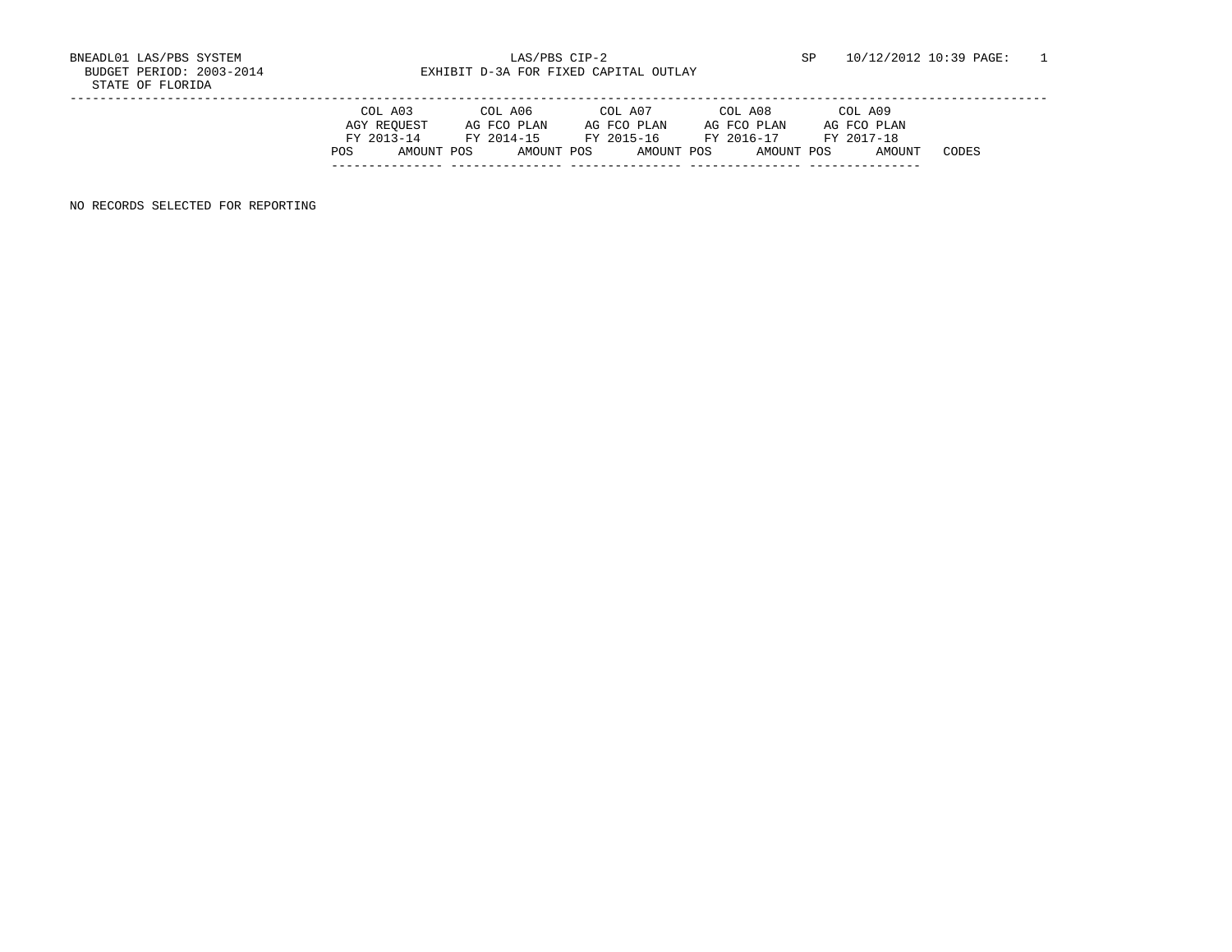| NEADLP01<br>BUDGET PERIOD: 2003-2014                                                                                                                                                                                                                                                                                                                                                                                                                                                         | STATISTICAL INFORMATION<br>EXHIBIT A, D AND D-3A LIST REQUEST |  |                                                                                          |  |  |  |  |  |
|----------------------------------------------------------------------------------------------------------------------------------------------------------------------------------------------------------------------------------------------------------------------------------------------------------------------------------------------------------------------------------------------------------------------------------------------------------------------------------------------|---------------------------------------------------------------|--|------------------------------------------------------------------------------------------|--|--|--|--|--|
|                                                                                                                                                                                                                                                                                                                                                                                                                                                                                              |                                                               |  | SAVE INITIALS: SAVE DEPARTMENT: 07 SAVE ID: FCO SAVE TITLE: FCO W/NARR *** CIP FORMAT*** |  |  |  |  |  |
| ** DATA SELECTIONS **                                                                                                                                                                                                                                                                                                                                                                                                                                                                        |                                                               |  |                                                                                          |  |  |  |  |  |
| REPORT OPTION 1 - Exhibit A, D and D-3A                                                                                                                                                                                                                                                                                                                                                                                                                                                      |                                                               |  |                                                                                          |  |  |  |  |  |
| COLUMN: A03 A06                                                                                                                                                                                                                                                                                                                                                                                                                                                                              |                                                               |  |                                                                                          |  |  |  |  |  |
| CALCULATE DIFFERENCE ONLY (Y/N): N THAT EXCEED:<br>INCLUDE (Y/N) FTE: N SALARY RATE: N POSITION DATA: N<br>REPORT TOTAL:<br>REPORT: NO TOTAL                                                                                                                                                                                                                                                                                                                                                 |                                                               |  |                                                                                          |  |  |  |  |  |
| BUDGET ENTITY OR GROUP/ACCUMULATION LEVEL (0=MERGE, 1=LEVEL 1, 2=LEVEL 2, 3=LEVEL 3, 4=LOWEST LEVEL)<br>$1-7:$ 4                                                                                                                                                                                                                                                                                                                                                                             |                                                               |  |                                                                                          |  |  |  |  |  |
| $\frac{1}{1-\frac{1}{1-\frac{1}{1-\frac{1}{1-\frac{1}{1-\frac{1}{1-\frac{1}{1-\frac{1}{1-\frac{1}{1-\frac{1}{1-\frac{1}{1-\frac{1}{1-\frac{1}{1-\frac{1}{1-\frac{1}{1-\frac{1}{1-\frac{1}{1-\frac{1}{1-\frac{1}{1-\frac{1}{1-\frac{1}{1-\frac{1}{1-\frac{1}{1-\frac{1}{1-\frac{1}{1-\frac{1}{1-\frac{1}{1-\frac{1}{1-\frac{1}{1-\frac{1}{1-\frac{1}{1-\frac{1}{1-\frac{1}{1-\frac{1}{1-\frac{1}{1-\frac{1}{1-\frac{1$<br>$\frac{1}{2}$ and $\frac{1}{2}$ and $\frac{1}{2}$ and $\frac{1}{2}$ |                                                               |  |                                                                                          |  |  |  |  |  |
| $\frac{1}{2}$ and $\frac{1}{2}$ and $\frac{1}{2}$ and $\frac{1}{2}$                                                                                                                                                                                                                                                                                                                                                                                                                          |                                                               |  |                                                                                          |  |  |  |  |  |
| $22 - 27:$<br>$\frac{1}{2}$ and $\frac{1}{2}$ and $\frac{1}{2}$ and $\frac{1}{2}$ and $\frac{1}{2}$ and $\frac{1}{2}$ and $\frac{1}{2}$ and $\frac{1}{2}$ and $\frac{1}{2}$ and $\frac{1}{2}$ and $\frac{1}{2}$ and $\frac{1}{2}$ and $\frac{1}{2}$ and $\frac{1}{2}$ and $\frac{1}{2}$ and $\frac{1}{2}$ a<br>EXCLUDE:                                                                                                                                                                      |                                                               |  |                                                                                          |  |  |  |  |  |
| BUDGET ENTITY TOTALS:                                                                                                                                                                                                                                                                                                                                                                                                                                                                        |                                                               |  |                                                                                          |  |  |  |  |  |
|                                                                                                                                                                                                                                                                                                                                                                                                                                                                                              |                                                               |  |                                                                                          |  |  |  |  |  |
| LEVEL 1: NO TOTAL<br>LEVEL 2: NO TOTAL                                                                                                                                                                                                                                                                                                                                                                                                                                                       |                                                               |  |                                                                                          |  |  |  |  |  |
| LEVEL 3: NO TOTAL                                                                                                                                                                                                                                                                                                                                                                                                                                                                            |                                                               |  |                                                                                          |  |  |  |  |  |
| LOWEST LEVEL: BY FUND TYPE                                                                                                                                                                                                                                                                                                                                                                                                                                                                   |                                                               |  |                                                                                          |  |  |  |  |  |
|                                                                                                                                                                                                                                                                                                                                                                                                                                                                                              |                                                               |  |                                                                                          |  |  |  |  |  |
| PROGRAM COMPONENT/ACCUMULATION LEVEL (1, 2, 3, 4 OR 5 FOR 2, 4, 6, 8 OR 10 DIGITS, 0=MERGED):<br>PROGRAM COMPONENT: 5                                                                                                                                                                                                                                                                                                                                                                        |                                                               |  |                                                                                          |  |  |  |  |  |
| PROGRAM COMPONENT TOTAL:                                                                                                                                                                                                                                                                                                                                                                                                                                                                     |                                                               |  |                                                                                          |  |  |  |  |  |
| POLICY AREA: NO TOTAL                                                                                                                                                                                                                                                                                                                                                                                                                                                                        |                                                               |  |                                                                                          |  |  |  |  |  |
| PROGRAM COMPONENT: BY FUND TYPE                                                                                                                                                                                                                                                                                                                                                                                                                                                              |                                                               |  |                                                                                          |  |  |  |  |  |
| ISSUE CODE OR GROUP/ACCUMULATION LEVEL (1, 2 OR 3 FOR 1, 3 OR 7 CHARACTERS, 0=MERGED):                                                                                                                                                                                                                                                                                                                                                                                                       |                                                               |  |                                                                                          |  |  |  |  |  |
| ISSUE CODE OR GROUP: $\frac{3}{2}$ $\frac{1}{2}$ $\frac{1}{2}$ $\frac{1}{2}$ $\frac{1}{2}$ $\frac{1}{2}$ $\frac{1}{2}$ $\frac{1}{2}$ $\frac{1}{2}$                                                                                                                                                                                                                                                                                                                                           |                                                               |  |                                                                                          |  |  |  |  |  |
| ISSUE TOTAL:                                                                                                                                                                                                                                                                                                                                                                                                                                                                                 |                                                               |  |                                                                                          |  |  |  |  |  |
| SUMMARY: NO TOTAL                                                                                                                                                                                                                                                                                                                                                                                                                                                                            |                                                               |  |                                                                                          |  |  |  |  |  |
| DETAIL: LINE TOTAL                                                                                                                                                                                                                                                                                                                                                                                                                                                                           |                                                               |  |                                                                                          |  |  |  |  |  |
| APPROPRIATION CATEGORY OR GROUP/ACCUMULATION LEVEL (1=MAJOR, 2=MINOR, 0=MERGED):                                                                                                                                                                                                                                                                                                                                                                                                             |                                                               |  | -------------------------------                                                          |  |  |  |  |  |
| 08 2 14                                                                                                                                                                                                                                                                                                                                                                                                                                                                                      |                                                               |  |                                                                                          |  |  |  |  |  |
| INCLUDE FCO (Y/N): Y APPROPRIATION CATEGORY TITLE (S=SHORT, L=LONG): S                                                                                                                                                                                                                                                                                                                                                                                                                       |                                                               |  |                                                                                          |  |  |  |  |  |
| APPROPRIATION CATEGORY TOTAL:                                                                                                                                                                                                                                                                                                                                                                                                                                                                |                                                               |  |                                                                                          |  |  |  |  |  |
| MAJOR: NO TOTAL                                                                                                                                                                                                                                                                                                                                                                                                                                                                              |                                                               |  |                                                                                          |  |  |  |  |  |
|                                                                                                                                                                                                                                                                                                                                                                                                                                                                                              | MINOR: BY DETAIL FUND                                         |  |                                                                                          |  |  |  |  |  |
| ITEMIZATION OF EXPENDITURE:                                                                                                                                                                                                                                                                                                                                                                                                                                                                  |                                                               |  |                                                                                          |  |  |  |  |  |
| ACCUMULATION LEVEL (1=OPE/FCO, 2=IOE, 0=MERGE): 0                                                                                                                                                                                                                                                                                                                                                                                                                                            |                                                               |  |                                                                                          |  |  |  |  |  |
| ITEMIZATION OF EXPENDITURE TOTAL:                                                                                                                                                                                                                                                                                                                                                                                                                                                            |                                                               |  |                                                                                          |  |  |  |  |  |
| ITEMIZATION OF EXPENDITURE: NO TOTAL                                                                                                                                                                                                                                                                                                                                                                                                                                                         |                                                               |  |                                                                                          |  |  |  |  |  |
|                                                                                                                                                                                                                                                                                                                                                                                                                                                                                              |                                                               |  |                                                                                          |  |  |  |  |  |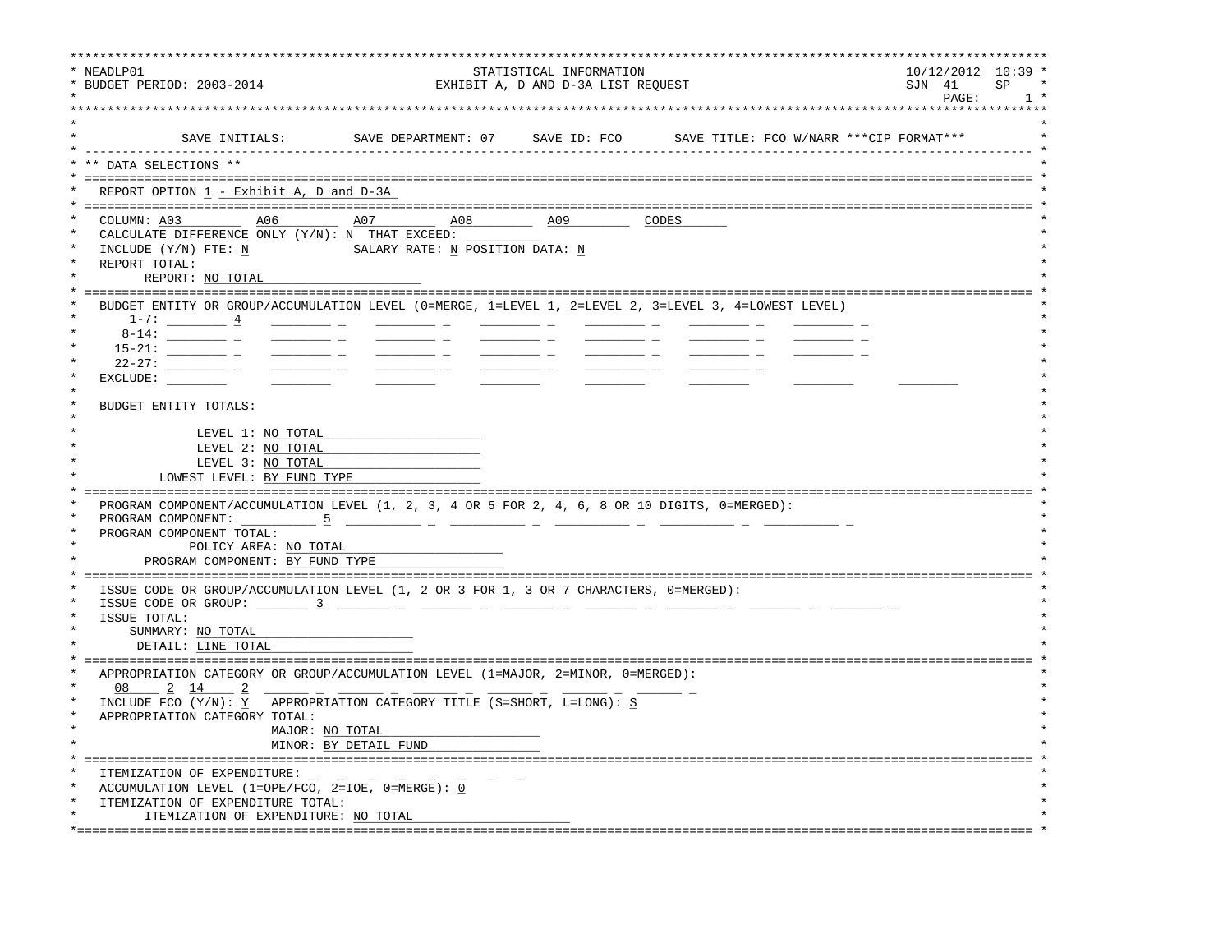|         | * NEADLP01                                                   | STATISTICAL INFORMATION                | $10/12/2012$ $10:39$ * |
|---------|--------------------------------------------------------------|----------------------------------------|------------------------|
|         | * BUDGET PERIOD: 2003-2014                                   | EXHIBIT A, D AND D-3A LIST REQUEST     | SJN 41<br>SP           |
|         |                                                              |                                        | PAGE:<br>$2 *$         |
|         |                                                              |                                        |                        |
|         | FUND GROUPS SET: OR FUND:                                    |                                        |                        |
| $\star$ | FUNDING SOURCE IDENTIFIER:                                   |                                        |                        |
|         | REPORT BY FSI (Y/N): Y                                       |                                        |                        |
|         |                                                              |                                        |                        |
|         | DEPARTMENT NARRATIVE SET:                                    |                                        |                        |
|         | BUDGET ENTITY NARRATIVE SET:                                 |                                        |                        |
| $\star$ | ISSUE/ACTIVITY NARRATIVE SET: A1                             |                                        |                        |
| $\star$ |                                                              |                                        |                        |
|         | INCLUDE PROGRAM COMPONENT NARRATIVE (Y/N): N                 |                                        |                        |
|         |                                                              |                                        |                        |
|         | FORMATTING **                                                |                                        |                        |
|         |                                                              |                                        |                        |
|         | REPORT HEADING: LAS/PBS CIP-2                                |                                        |                        |
|         | EXHIBIT D-3A FOR FIXED CAPITAL OUTLAY                        |                                        |                        |
|         |                                                              |                                        |                        |
|         |                                                              |                                        |                        |
|         | PAGE BREAKS: LOWEST LEVEL                                    |                                        |                        |
|         |                                                              |                                        |                        |
|         | (LEVEL 1, LEVEL 2, LEVEL 3, LOWEST LEVEL,                    |                                        |                        |
|         | IOE, GRP, PRC, SIS, ISC)                                     |                                        |                        |
|         | PRINT COLUMN CODES (Y/N): Y                                  |                                        |                        |
|         |                                                              |                                        |                        |
|         | SORT OPTIONS: DEPARTMENT/BUDGET ENTITY (C=CODE, T=TITLE): C  |                                        |                        |
|         |                                                              | PROGRAM COMPONENT (C=CODE, T=TITLE): C |                        |
|         |                                                              |                                        |                        |
|         | TOTAL RECORDS READ FROM SORT:                                | $\Omega$                               |                        |
|         | TOTAL RECORDS READ FROM CARD:<br>44                          |                                        |                        |
| $\star$ | TOTAL RECORDS READ FROM PAF:                                 |                                        |                        |
| $\star$ | TOTAL RECORDS READ FROM OAF:                                 |                                        |                        |
| $\star$ | TOTAL RECORDS READ FROM IEF:                                 |                                        |                        |
| $\star$ | TOTAL RECORDS READ FROM BGF:<br>TOTAL RECORDS READ FROM BEF: |                                        |                        |
|         | TOTAL RECORDS READ FROM PCF:                                 |                                        |                        |
|         | TOTAL RECORDS READ FROM ICF:                                 |                                        |                        |
| $\star$ | TOTAL RECORDS READ FROM INF:                                 |                                        |                        |
| $\star$ | TOTAL RECORDS READ FROM ACF:                                 |                                        |                        |
| $\star$ | TOTAL RECORDS READ FROM FCF:                                 |                                        |                        |
|         | TOTAL RECORDS READ FROM FSF:<br>10                           |                                        |                        |
|         | TOTAL RECORDS READ FROM PCN:                                 |                                        |                        |
| $\star$ | TOTAL RECORDS READ FROM BEN:                                 |                                        |                        |
| $\star$ | TOTAL RECORDS READ FROM DPC:                                 |                                        |                        |
|         | TOTAL RECORDS IN ERROR:                                      |                                        |                        |
|         |                                                              |                                        |                        |